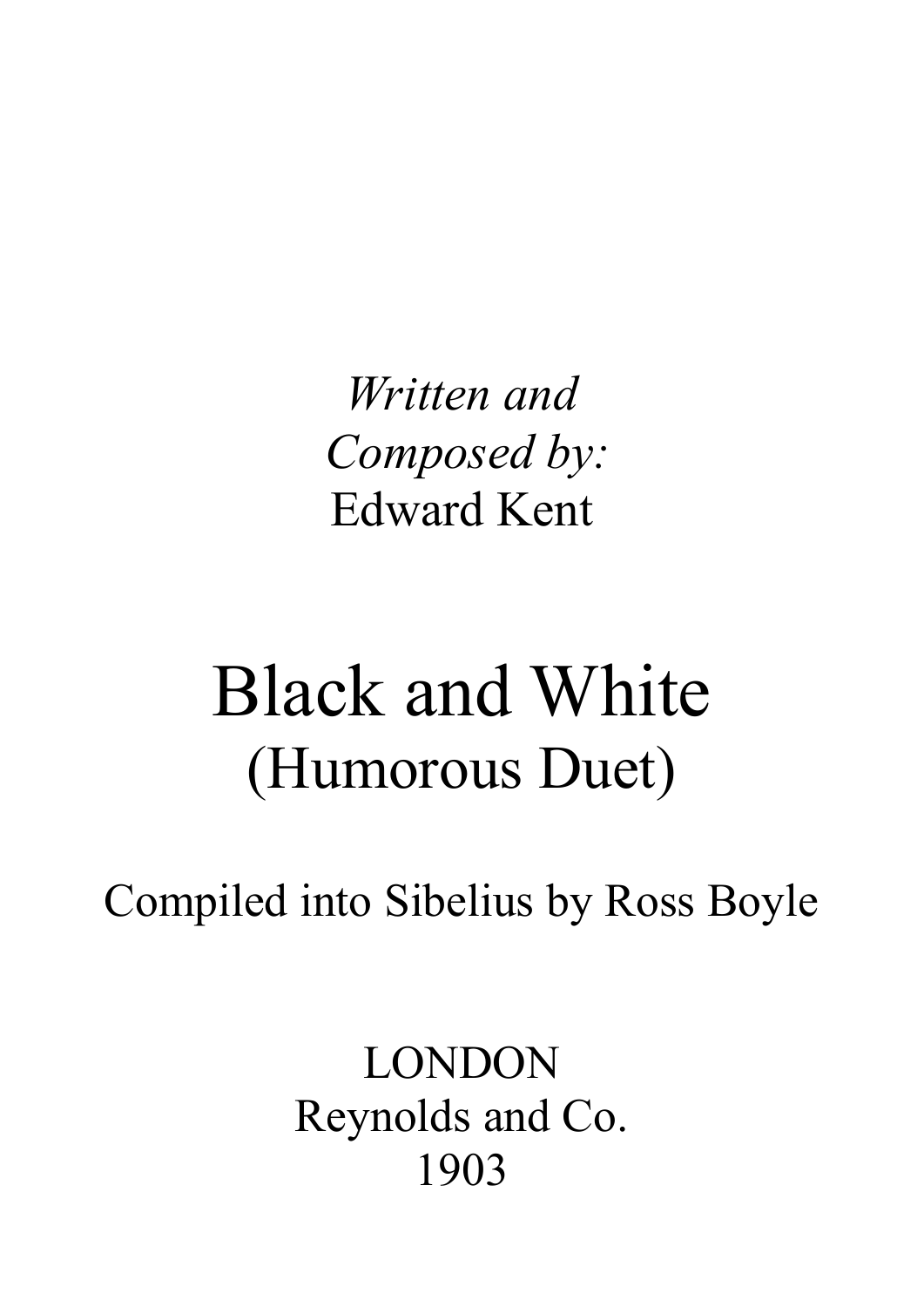## Black and White

Edward Kent

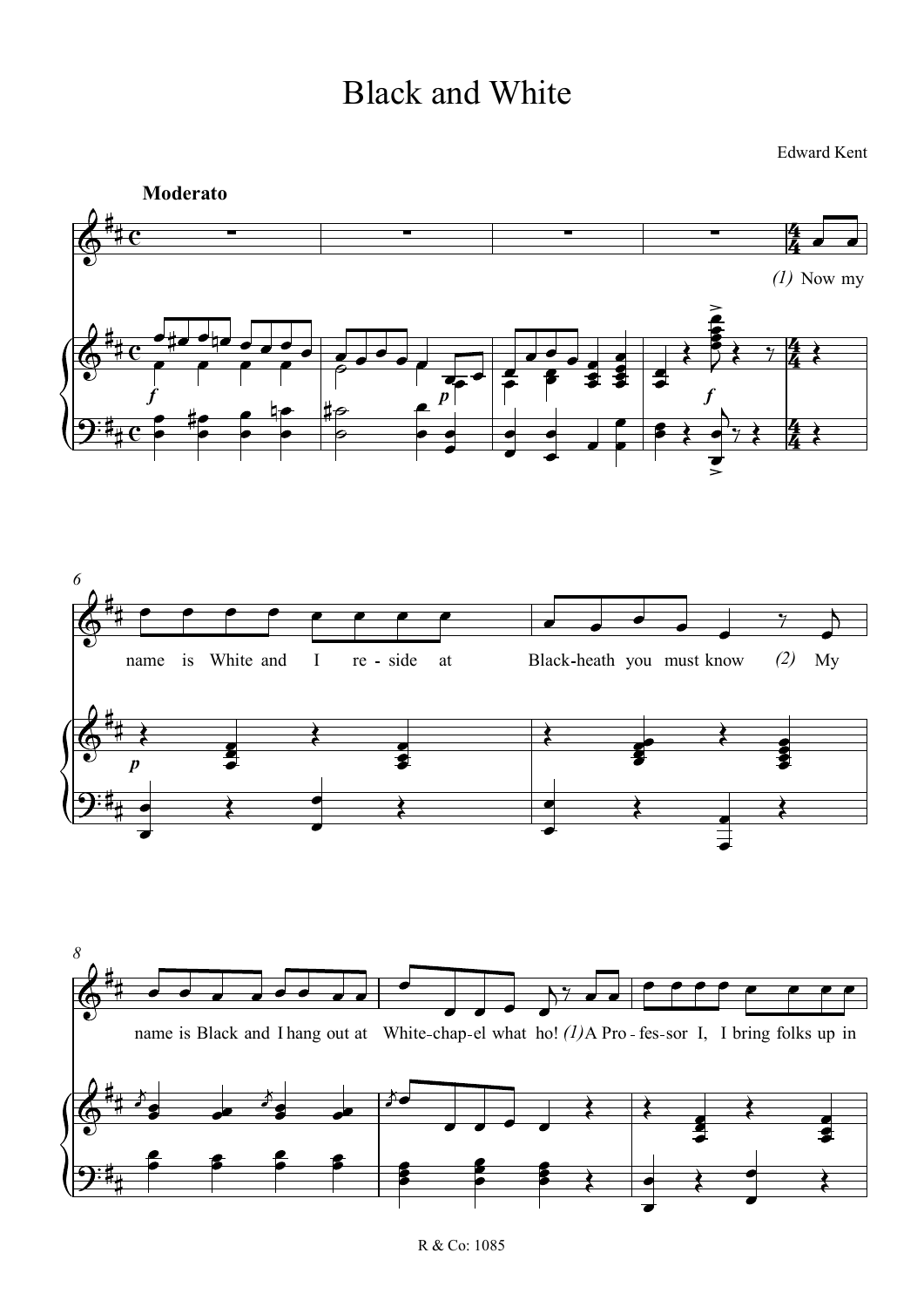





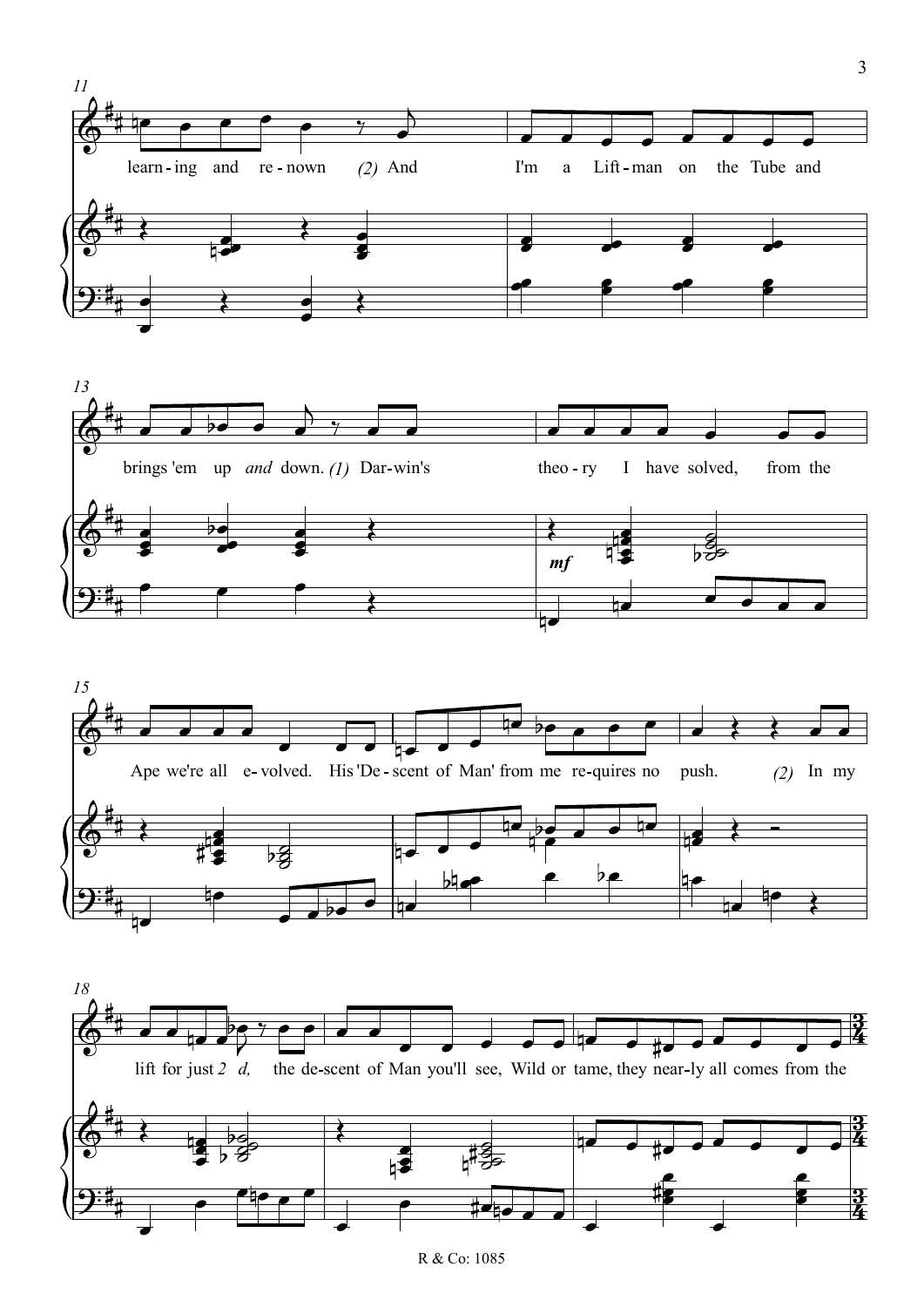

## R & Co: 1085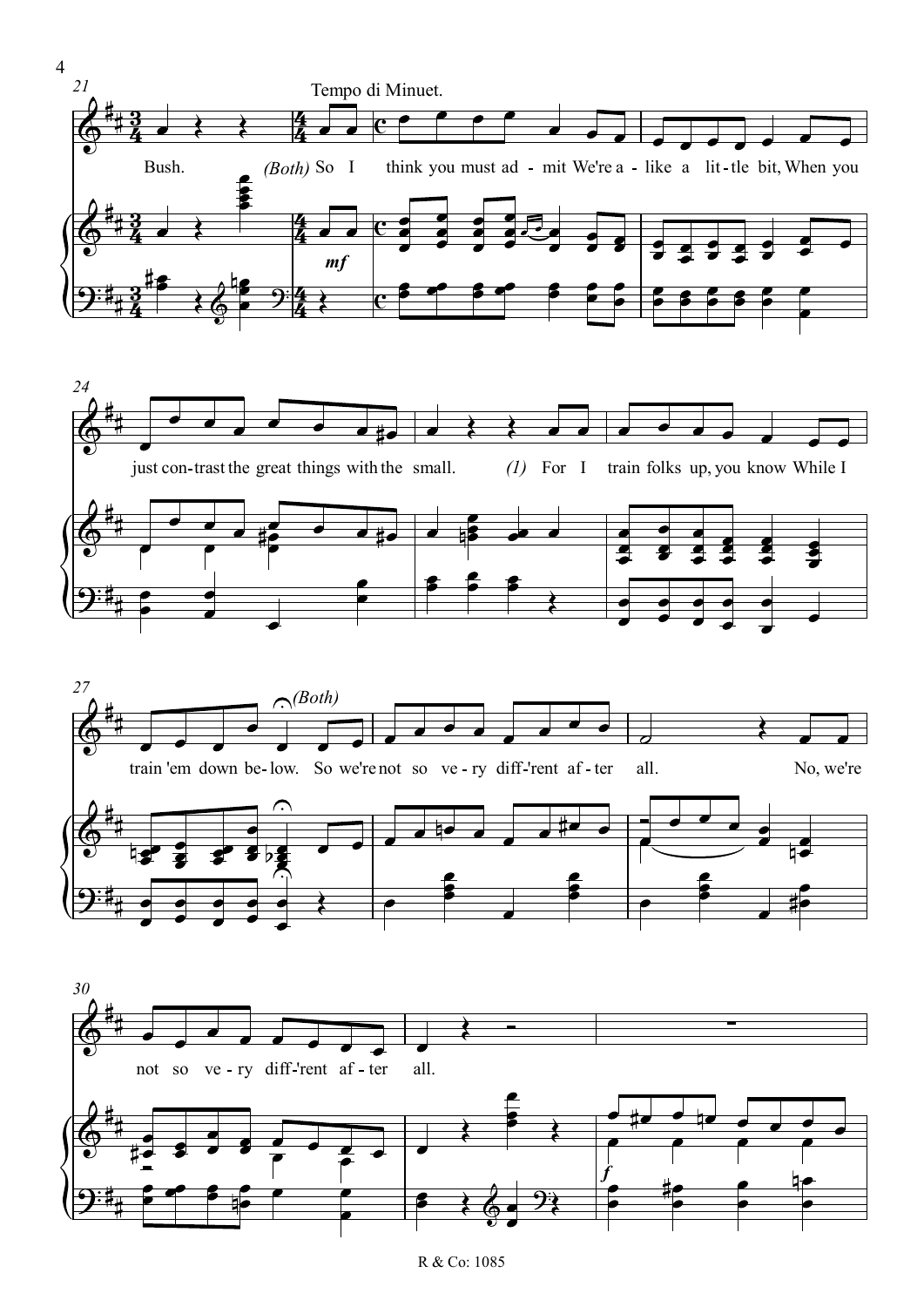